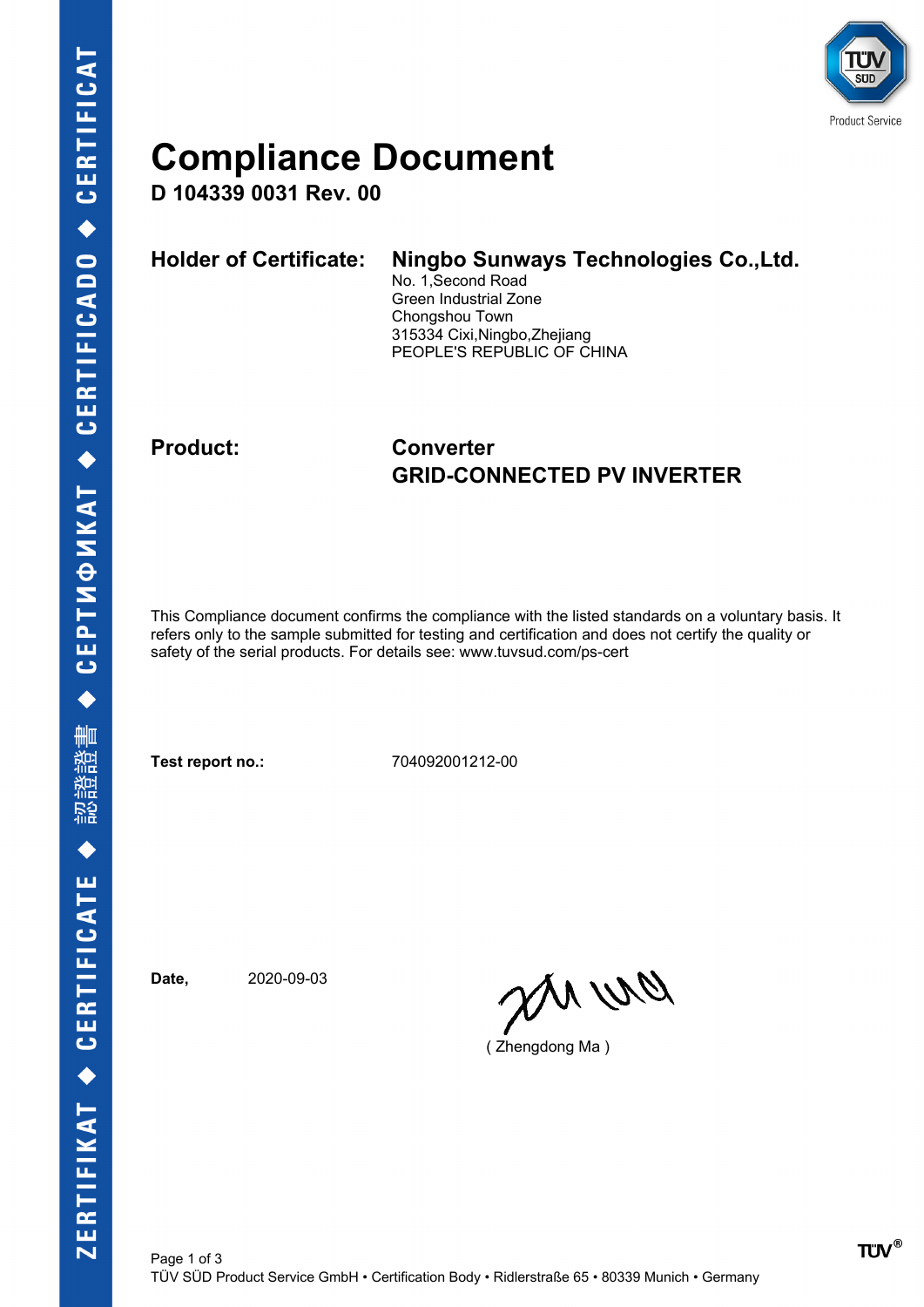

## **Compliance Document**

**D 104339 0031 Rev. 00**

#### **Model(s): STS-3KTL, STS-3.6KTL, STS-4.2KTL, STS-4.6KTL, STS-5KTL.**

#### **Parameters:**

| Model Name                            | STS-3KTL                        | STS-3.6KTL      | STS-4.2KTL      |  |
|---------------------------------------|---------------------------------|-----------------|-----------------|--|
| <b>PV Input Parameters</b>            |                                 |                 |                 |  |
| Max. Input Voltage                    | 600 Vd.c.                       | 600 Vd.c.       | 600 Vd.c.       |  |
| <b>MPPT Voltage Range</b>             | 100-550 Vd.c.                   | 100-550 Vd.c.   | 100-550 Vd.c.   |  |
| Max. Input Current                    | 12,5/12,5 Ad.c.                 | 12,5/12,5 Ad.c. | 12,5/12,5 Ad.c. |  |
| Isc PV                                | 15/15 Ad.c.                     | 15/15 Ad.c.     | 15/15 Ad.c.     |  |
| <b>Output Parameters</b>              |                                 |                 |                 |  |
| <b>Output Rated Voltage</b>           | 230 Va.c.                       | 230 Va.c.       | 230 Va.c.       |  |
| <b>Output Rated Frequency</b>         | 50 Hz                           | 50 Hz           | 50 Hz           |  |
| <b>Output Rated Power</b>             | 3000 W                          | 3600 W          | 4200 W          |  |
| Output Max. Apparent Power            | 3300 VA                         | 3960 VA         | 4600 VA         |  |
| <b>Output Rated Current</b>           | 13 Aa.c.                        | 15,7 Aa.c.      | 18,3 Aa.c.      |  |
| Output Max. Current                   | 15 Aa.c.                        | 18 Aa.c.        | 21 Aa.c.        |  |
| Power Factor(adj.)                    | 0,8 leading0,8 lagging          |                 |                 |  |
| <b>Others</b>                         |                                 |                 |                 |  |
| <b>Protection Class</b>               |                                 |                 |                 |  |
| Ingress Protection                    | IP <sub>65</sub>                |                 |                 |  |
| <b>Overvoltage Category</b>           | II(PV), III(MAINS)              |                 |                 |  |
| <b>Operating Temperature</b><br>Range | $-30^{\circ}$ C $+60^{\circ}$ C |                 |                 |  |
| <b>Operating Altitude</b>             | 3000m                           |                 |                 |  |
| Inverter Topology                     | Non-isolated                    |                 |                 |  |